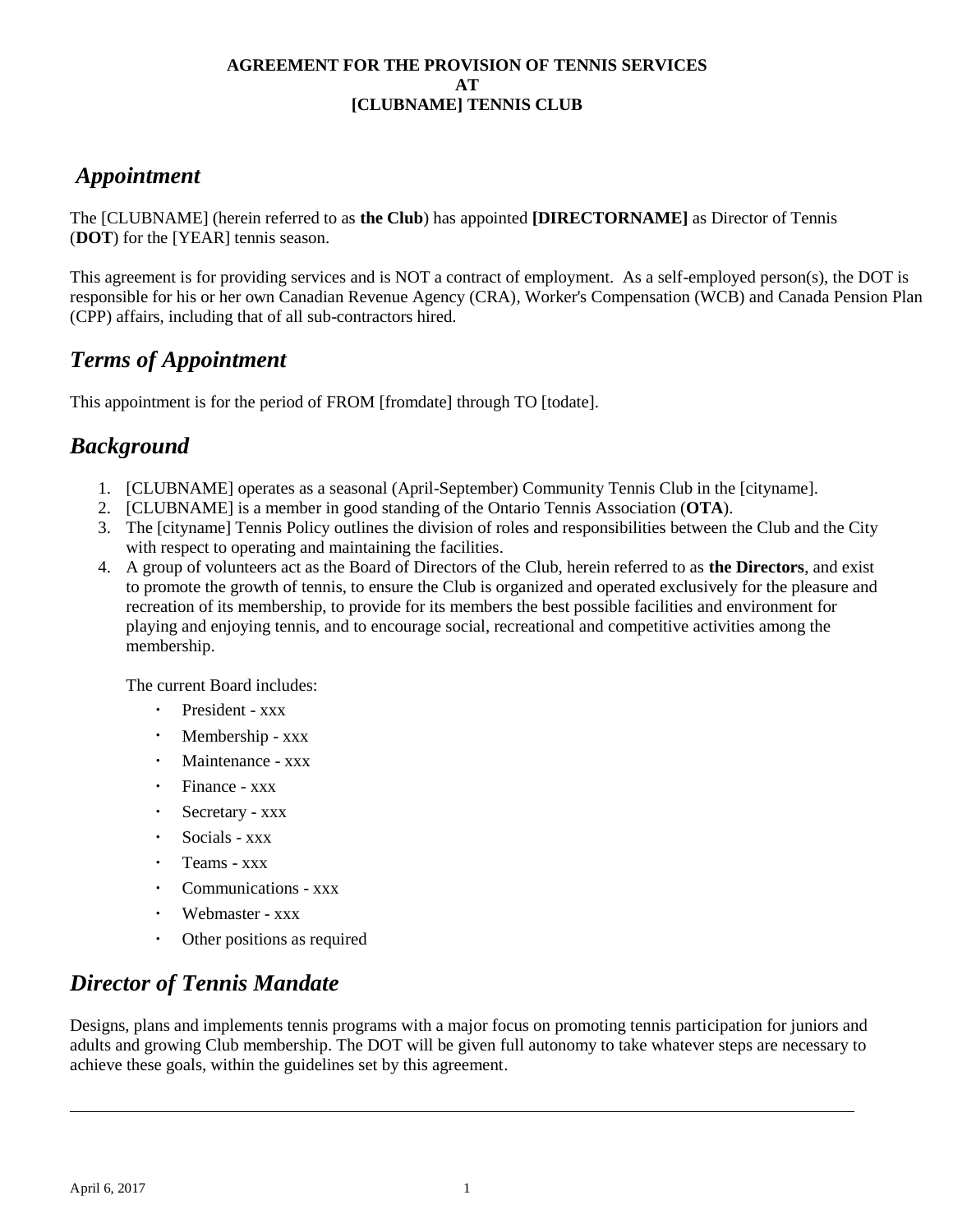#### **THE SERVICES TO BE PROVIDED SHALL INCLUDE THE FOLLOWING:**

Unless otherwise stated, these sections refer to the Director(s) of Tennis and any sub-contractors under his/her management.

## *General*

- 1. Plans and implements a Tennis Development Strategy using the Long Term Athletic Development (LTAD) model as a basis for all program development, with input from the Club and hired tennis professionals. This is to be reviewed and updated annually.
- 2. Assists in the recruitment of new members, with the goal of maintaining and growing the membership.
- 3. Supervises all tennis play and proper charging of fees, and rental of equipment.
- 4. Enforces all club rules and regulations governing the use of the club/facility, its equipment and other property.
- 5. Maintains strong partnership with the Ontario Tennis Association (OTA) and properly represents the club in OTA events.
- 6. Prepares a monthly calendar of events.
- 7. The Club encourages that all payments received be made via cheque or approved credit card, however, there may be instances where cash may be received (eg: entry fees for sanctioned tournaments).
- 8. Ensures proper inspection of the courts/facilities on a regular basis and ascertains that all necessary maintenance has been performed and the courts are in a safe working order. Reports any maintenance problems to the Maintenance Director.

### *Promoting Tennis*

- 9. Initiates, directs and promotes tennis clinics, special events and programs in an effort to attract and maintain members' tennis interests.
- 10. The DOT shall make every effort to promote tennis and programming at the Club, through some of the following means:
	- organize and participate in one or more club events
	- ensure club growth and continuous improvement through exchange of ideas with Club and its members.
	- Make use of material and promotions provided through various programs from the OTA (eg: National Road Show events, progressive schools tennis, etc)

## *Hiring and Managing of Contract Staff*

- 11. Responsible for interviewing, hiring, training, planning, assigning, and directing work, evaluating performance, rewarding, and disciplining contract staff; addressing complaints and resolving problems.
- 12. Contract staff that may be hired include, but is not limited to: Tennis Instructors/Professionals and Club court monitors, maintenance personnel.
- 13. Hire and manage tennis professionals for all training programs and ensure they comply with all applicable codes of conduct, policies, procedures, regulations and rules of the Club
- 14. Responsible for implementing and maintaining excellent service to achieve member satisfaction.
- 15. The DOT shall inform the Directors of all staff being hired before they are hired in case any changes need to be made.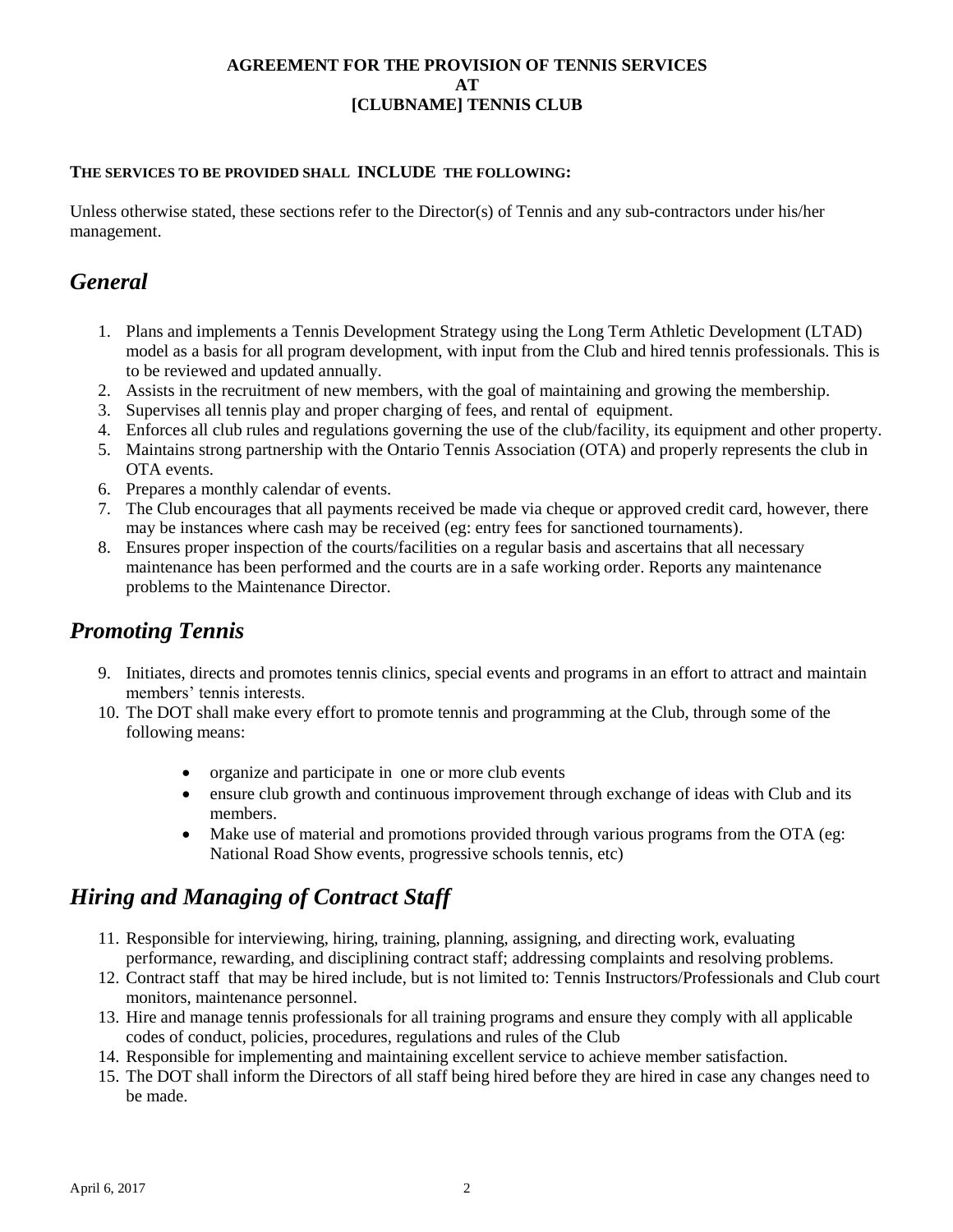- 16. The DOT will determine the rates being charged of all contracted Tennis Professionals and instructors for tennis programming each year and advertise them accordingly.
- 17. Ensures all Tennis Professionals hired are certified with the Tennis Professionals Association (TPA) of Canada or equivalent and are members in good standing.
- 18. Ensures all Tennis Professionals have, prior to performing any work on site, disclosed to the Club in writing all previous criminal convictions and they will, if required and at their own expense, provide evidence of a satisfactory (to the Club, at its sole discretion) Vulnerable Sector Check that is valid within the last five years.
- 19. Ensures all Tennis Professionals and staff working on site comply with all reasonable standards of safety and take due regard of and comply with any safety regulations prescribed by the Club, and report to the Club any incident which could give rise to any unsafe working practices.

## *Private/Group Lesson Guidelines*

- 20. Provides beginner through advanced instruction (private and group) for all levels of players.
- 21. Implements and develops lesson programs for adults and juniors.
- 22. Arranges for the teaching of private and group lessons on Club property with a fee structure approved by the Club before lessons beginning in May.
- 23. All lessons are to be conducted on **Court 3** when the majority of courts are in use or when Intercounty matches are scheduled. Junior group lessons may take up to 3 courts, however, they should only be booked during Junior hours (4-7pm) during the week or anytime on weekends.

## *Promoting Tennis for Children, Teens, Adults and Older Adults*

- 24. Arranges for coaching of the Junior Intercounty team(s) to ensure the program is running effectively.
- 25. Structures programs for Junior Opening Day and the Junior Yearend Tournament.
- 26. Organizes junior house leagues.
- 27. Organizes a Junior Tennis Camp or multi-sport camp (half or full day as court availability dictates).
- 28. Liaises with local schools and the teachers in the schools in conjunction with the OTA to make them aware of the tennis programs available. May offer introductory lessons and multi-week programs to the schools.
- 29. Provides tennis opportunities for marginalized populations such as low income residents and residents with disabilities;
- 30. Develops and oversees a comprehensive tennis program for all ages and abilities including a tennis development program for children, teens, adults and older adults;
- 31. Develops and oversees an adapted tennis program for persons with disabilities;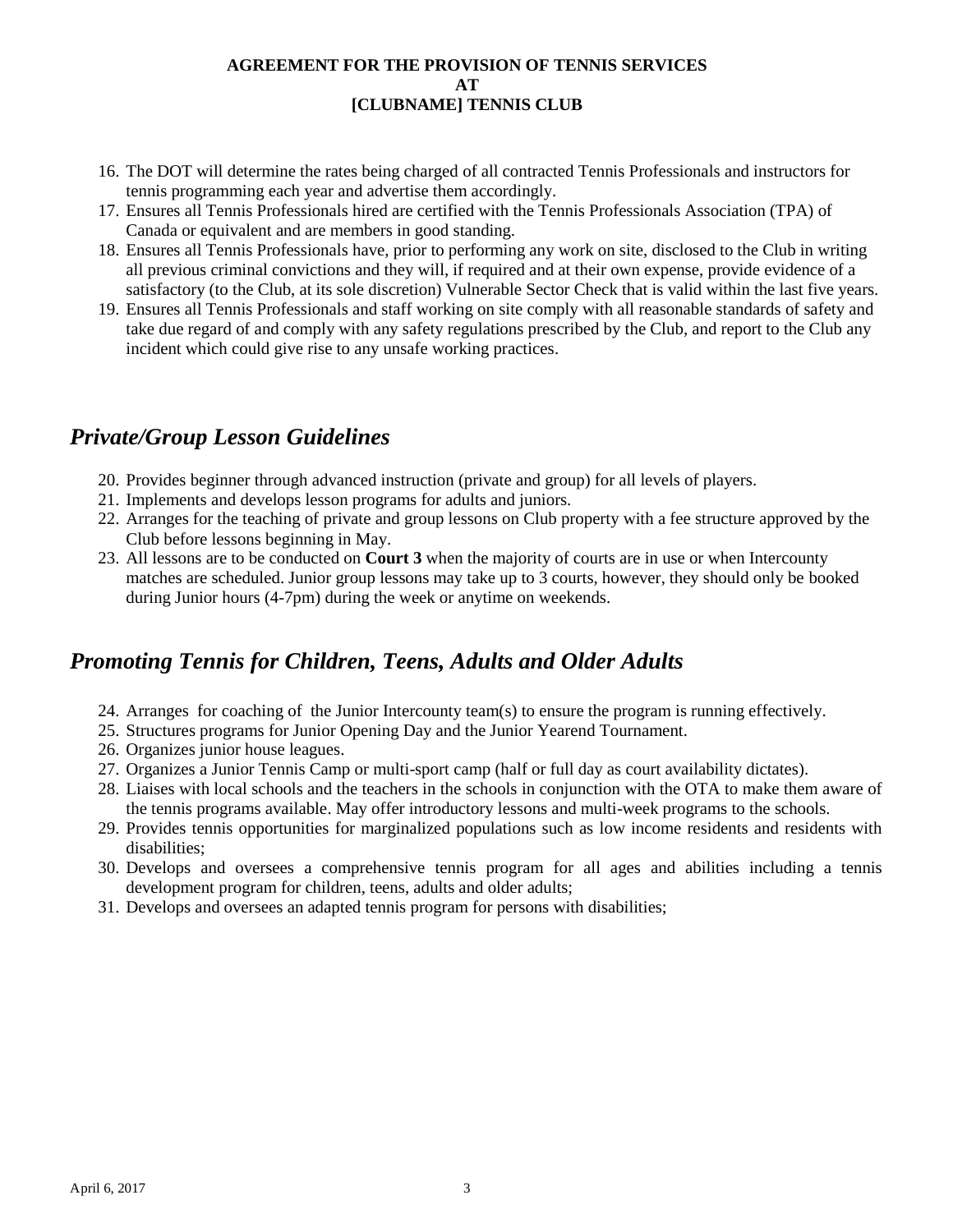### *Other Activities*

- 32. Provides informal coaching during various club activities and coaching for the Club intercounty teams during their practices at times and cost agreed upon by the Tennis Professional and the teams themselves.
- 33. Participates in club social activities, as requested by the Social Committee
- 34. Organizes various Club tournaments throughout the season. Arranges for a minimum of two OTA sanctioned tournaments for the summer.
- 35. Promotes the rating mechanism for Club members based on the National Tennis Rating System (NTRP) system.
- 36. Organizes NTRP Assessment Days for members wishing to play on competitive intercounty leagues or for recreational members wishing to play at various Club social events
- 37. Plans and manages the Club Opening Day
- 38. Organizes other events as deemed appropriate (eg: singles ladder, house league, etc)
- 39. Recommends fundraising activities to generate additional revenue
- 40. Provides a marketing plan to reach all existing members and the surrounding communities where the population is growing. This includes use of newsletters, promotional flyers, printed ads, email, social media accounts and member surveys.
- 41. Reviews with the Club all programs, dates and times that the courts are being occupied to ensure a balanced and optimized court utilization plan is in place to minimize conflict with court allocations required for competitive teams, public access, social events and general drop-in play.

## *Reporting and Accountability*

- 42. Meets with the Directors on a regular basis (monthly?) to discuss issues, problems, schedule, conflicts, etc. The DOT shall be responsible to, and report to, the Directors concerning performance and all matters relating to this agreement.
- 43. The Club and DOT will share revenue and expense information at a level that is appropriate against forecasts and adjust programming as appropriate to meet the goals.
- 44. There shall be an end-of-season review of this agreement, to be completed by October 31st.
- 45. In the case of disputes, immediate corrective action should be taken by the DOT until details of the dispute are brought to the Club, whose decision shall be final.
- 46. The DOT will have the right to attend Club meetings and will be a member of appropriate sub-committees as set out by the Club i.e. Tennis committee, tournament committee, junior development committee etc.

### *Insurance*

- 47. Any Tennis Professionals hired by the DOT will be responsible for providing themselves with general liability insurance up to \$2M for all purposes and eventualities. TPA members are automatically covered with this insurance. OTA also have arrangements with Marsh Canada for the provision of "Pro-Pac" insurance.
- 48. The DOT shall ensure that the Club is always provided with an up to date copy of the general liability Insurance policy for all Tennis Professionals.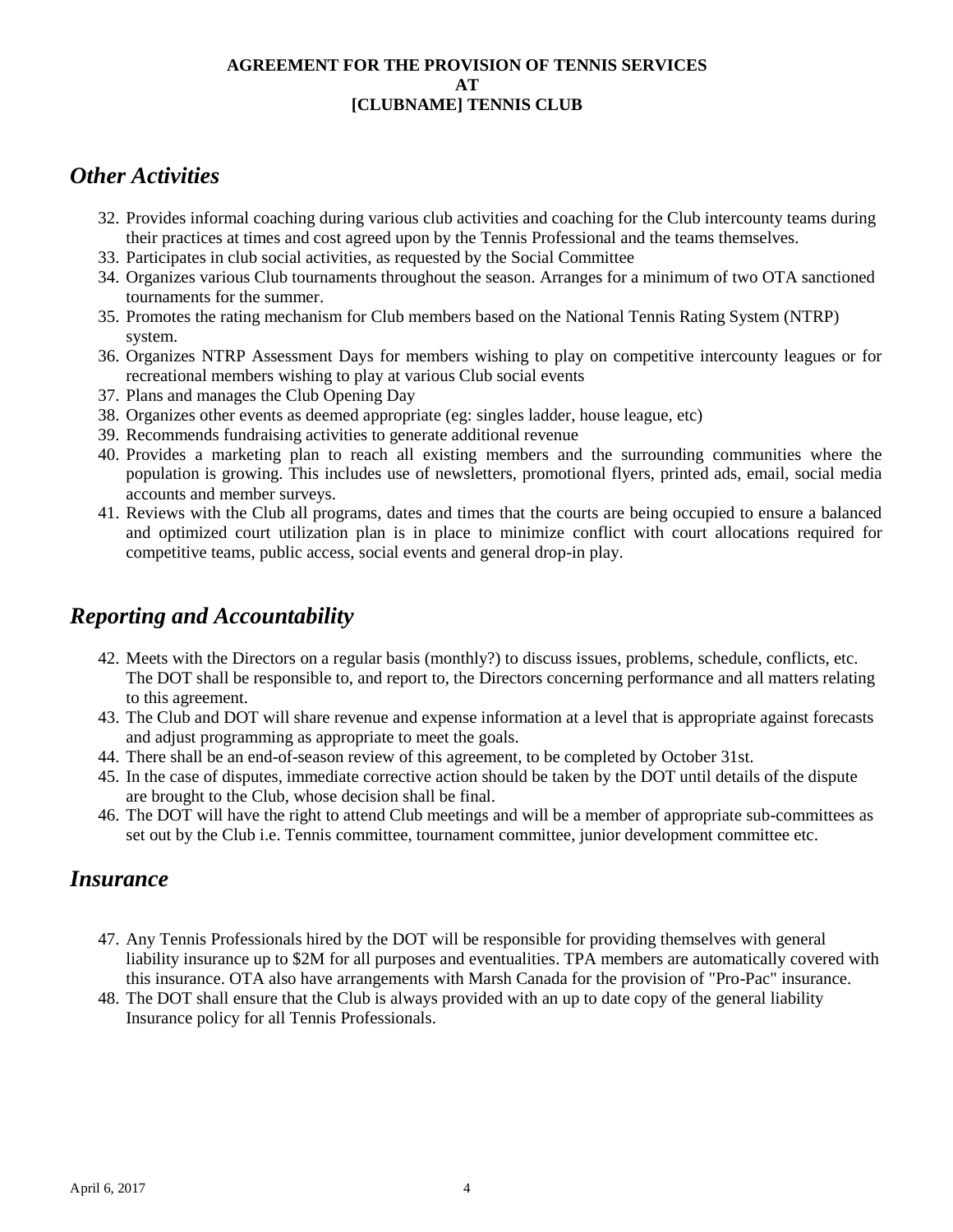# *Confidentiality*

**Confidential Information** means sensitive personal data of members, financial information relating to the Club, information relating to the constitution or infrastructure of the Club and any other information that the Club makes known to the DOT as being of a confidential nature at any time.

- 49. You must not, during this engagement or after its termination, disclose or use any Confidential Information except in carrying out your obligations under this Agreement.
- 50. All files, papers and notes containing Confidential Information must be kept in a secure location. You must use your utmost endeavours to prevent the disclosure of Confidential Information.
- 51. All files, papers and notes of any Confidential Information that you acquire or make during this engagement are the property of the Club. When the engagement ends, or at any time during the engagement, should the Club request it, you must hand over these files, papers or notes to a person duly authorised by the Club to receive them at a location to be specified by the Club.
- 52. You must not publish any statement, deliver any lecture or make any communication to the press, radio or television relating to the Club, its employees or its members without the express permission of the Club.

## *Data protection and Monitoring*

- 53. As a result of the provision of your obligations under this Agreement, you may have access to personal data about the Club's employees, directors, members, players or other contacts. You must (and must ensure that your sub-contractors and representatives will) keep all such data secure and protected against improper disclosure or use.
- 54. If you are asked to obtain, use or otherwise process any such data on behalf of the Club, you must act only on instructions from the Club or as set out in this Agreement and must take appropriate technical and organizational measures against unauthorised or unlawful processing of such data and against accidental loss or destruction of, or damage to, such data.
- 55. You accept that the Club may need to process your personal data and you consent to the Club processing such data for legal, personal, administrative and management purposes.

## *Remuneration and Financial Responsibilities*

The key requirement for the Club is to take in enough revenue to cover all operating expenses, obligations to the City for court resurfacing and the clubhouse rebuild/maintenance, and to build a reserve fund for future projects and expenditures.

- 56. All expenses related to operating the Club will be paid for by the Club through the annual operating budget. The Club will share details of their Profit/Loss statement to be clear on components that need to managed by the DOT but paid for by the Club.
- 57. The DOT will receive compensation according to the following schedule:
	- 60%-85% of all lesson and program income (to be determined).
	- A percentage of membership fees obtained above xxx members (breakout to be specified) according to the following scale:
		- $\circ$  +1-50 members: 45%
		- $\circ$  +51-100 members: 50%
		- $\circ$  +101:60%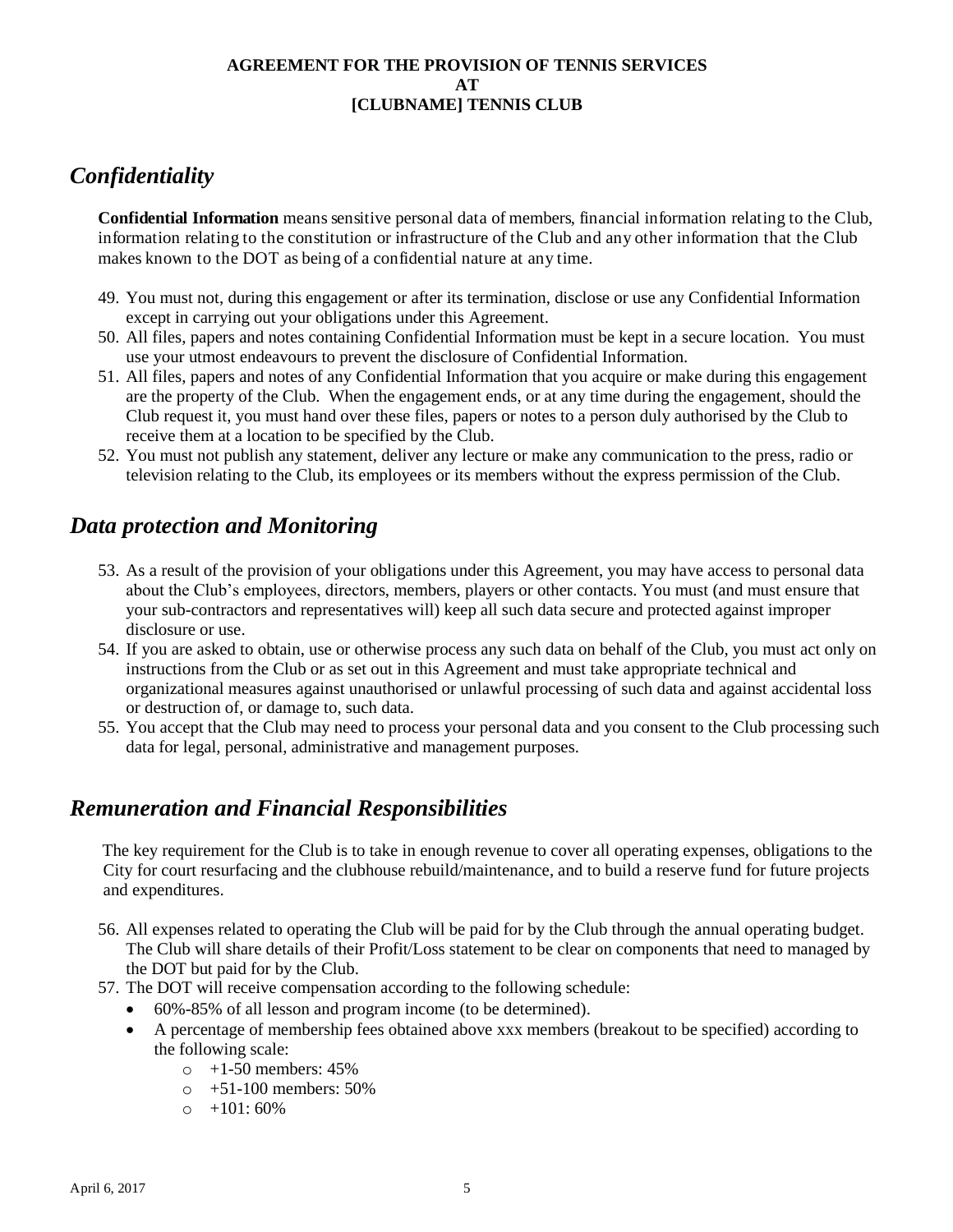any out-of-pocket expenses incurred in the execution of their duties with the submission of appropriate receipts

58. The following rates will be charged to the Club for various activities:

- Administrative duties for managing OTA sanctioned tournaments flat rate of \$120 per day of the event
- Other non-teaching admin tasks as requested by the Club \$20 per hour (eg: asked to run social event)
- Doubles strategy sessions with intercounty teams:  $Sxx$  per session

### *Role of the Directors*

- 59. Manages the relationship with the Director of Tennis
- 60. Meets DOT before and during each term (minimum three times per year)
- 61. Is notified of any additional contract staff hired by the DOT (eg: Tennis Professionals/Instructors, monitors, maintenance personnel, etc.).
- 62. Provides a suitable website for the Club including online registration and payment of membership, lessons and programs.
- 63. Sets the membership fees annually, with input from the DOT.
- 64. Works with the DOT to execute fundraising activities.
- 65. Liaises with the [cityname] on all facility related issues. This includes court resurfacing and rebuilds, maintenance of Clubhouse, fencing and lights.
- 66. Liaises with the Intercounty Tennis Association (ICTA) and the DOT to organize and form all desired competitive leagues.
- 67. Maintains membership in the Ontario Tennis Association.
- 68. Provides financial oversight and accounting of all financial transactions. This includes but not limited to membership due collection and payment of Club operating expenses.
- 69. Ensures that all leaders within the Club including but not limited to paid and volunteer staff, members of the Board of Directors etc. have undergone Emergency and First Aid training as well as evacuation procedures;
- 70. Develops all Club policies as required.
- 71. Reviews this agreement annually with the DOT
- 72. Reports to the membership annually at the AGM